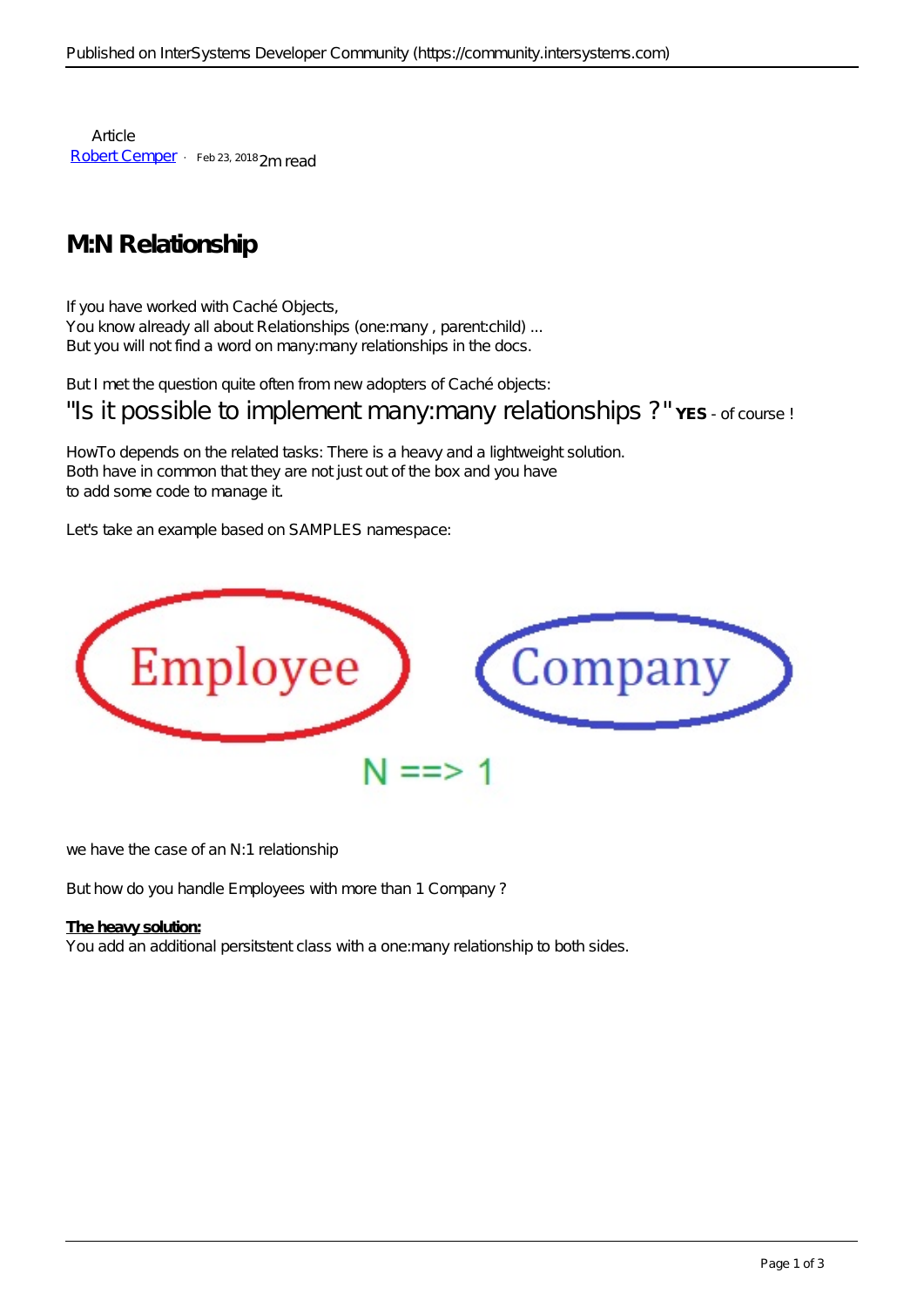

The advantage: You can add administrative information as validity, various timestamps, ... and other stuff related to this "link". Butitis an additional persistent class with all pros and cons. So I feel this to be heavy. The class may look like this: Class Sample.Jobs Extends %Persistent [Final] { Property Status As %Boolean; Relationship Company As Sample.Company [ Cardinality = one, Inverse = Slot ]; Relationship Employee As Sample.Employee [ Cardinality = one, Inverse = Jobs ]; Index EmployeeIndex On Employee;

Index CompanyIndex On Company;

Index StatusIndex [Type = bitmap]; }

## **The lightweight solution:**

If you are just interested if there is a relations ship or not and nothing else then you can avoid the third class by using an array on both ends. It's not more effort than the docking point of the Caché relationship but without "supervisor" in between.



all you need is Class Sample.Employee Extends Person { Property Slot As Array of Company; Class Sample.Company Extends %Persistent